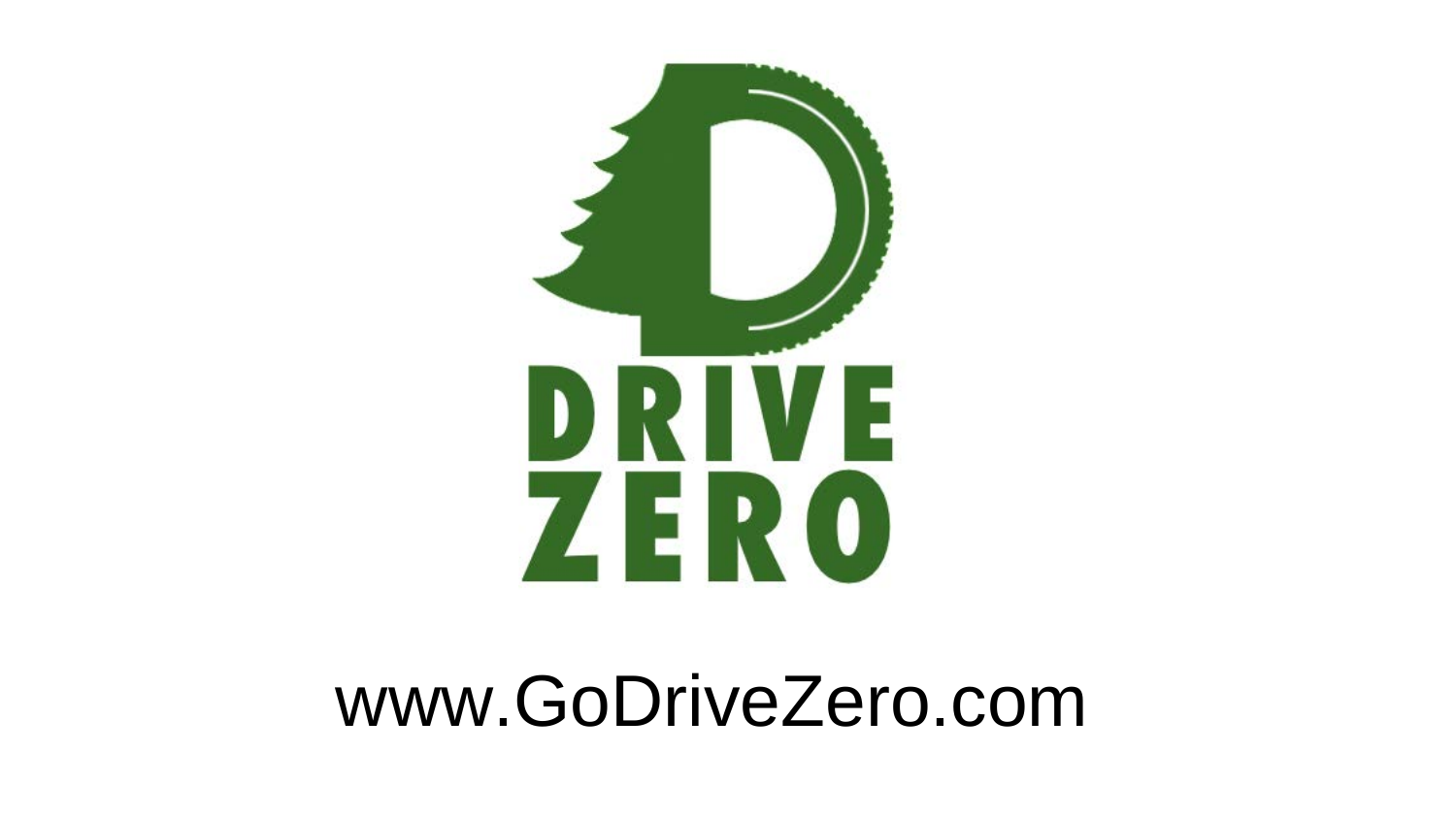#### **DRIVE ZERO**

#### **VISION:** Carbon Free Mobility

#### **MISSION:** Be a Bridge To A Lower Carbon Future

#### **VALUES**: Locally Driven, Committed To Long Term Impact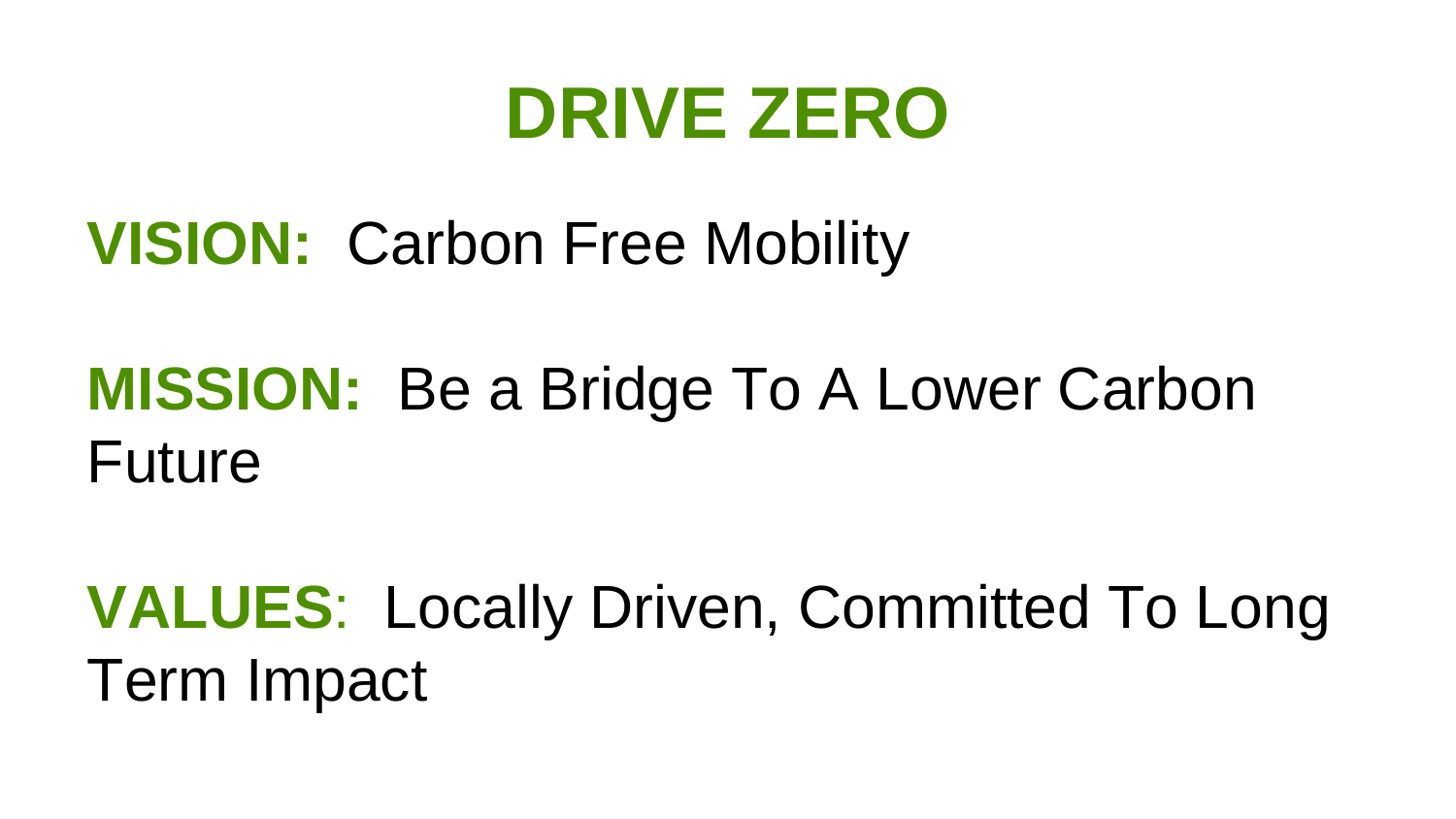## The Problem

32%

*US Carbon Emissions from Cars* Consumers are increasingly looking for ways to reduce their carbon pollution and make a difference LOCALLY!

**Carbon Offsets** are a strategy commonly used by companies.

**All cars have a carbon footprint** *Gasoline, hybrid, or electric*

For Consumers:

- Burdensome to purchase
- Costs not tied to behavior
- Low confidence in the results















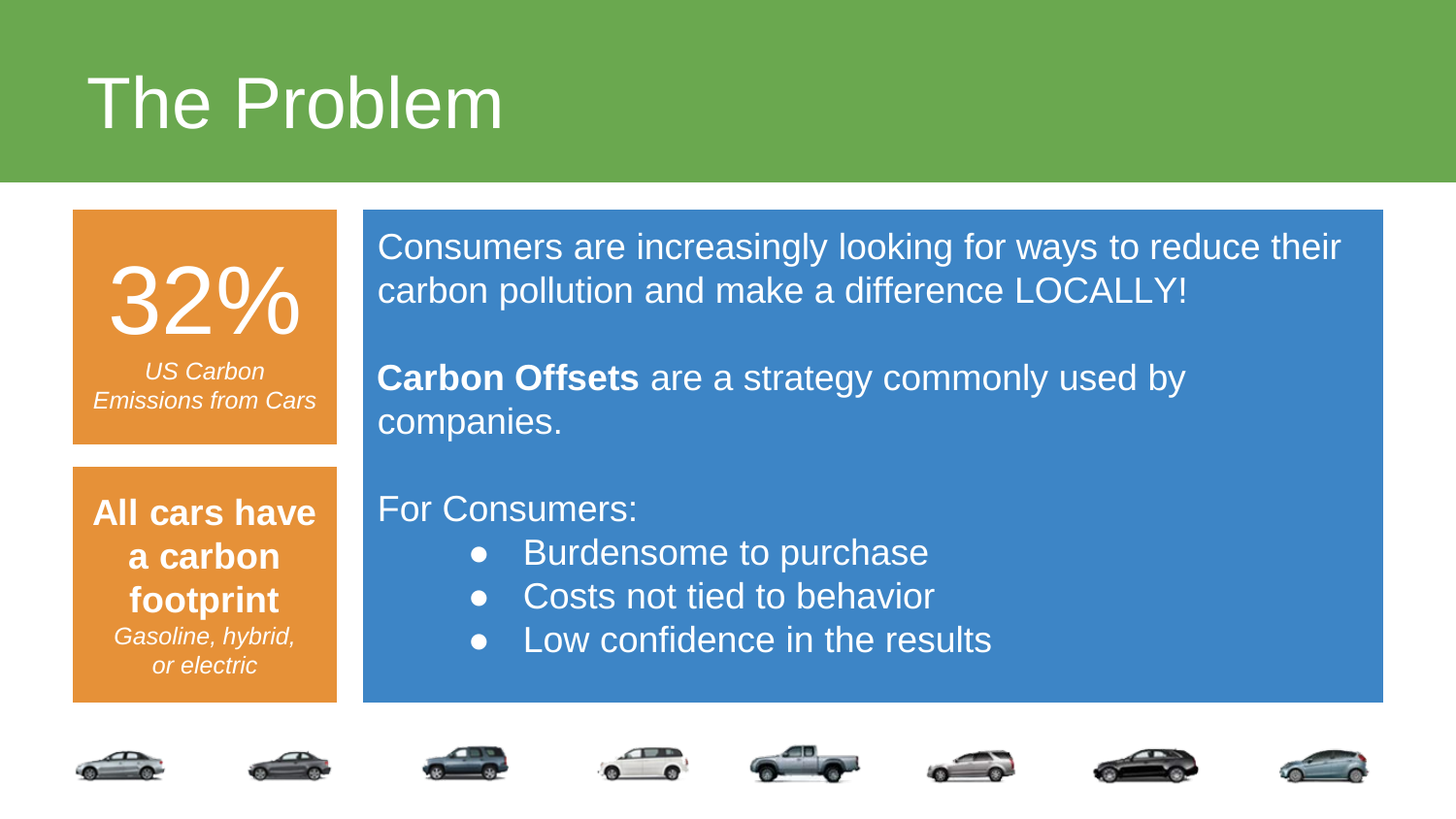**DRIVE ZERO enables you to transform your tailpipe into a climate change fighting machine.**

Easily and conveniently mitigate the impact of your car on the environment, mile per mile.

*Leaving trees in your rearview mirror.*

DRIVE ZERO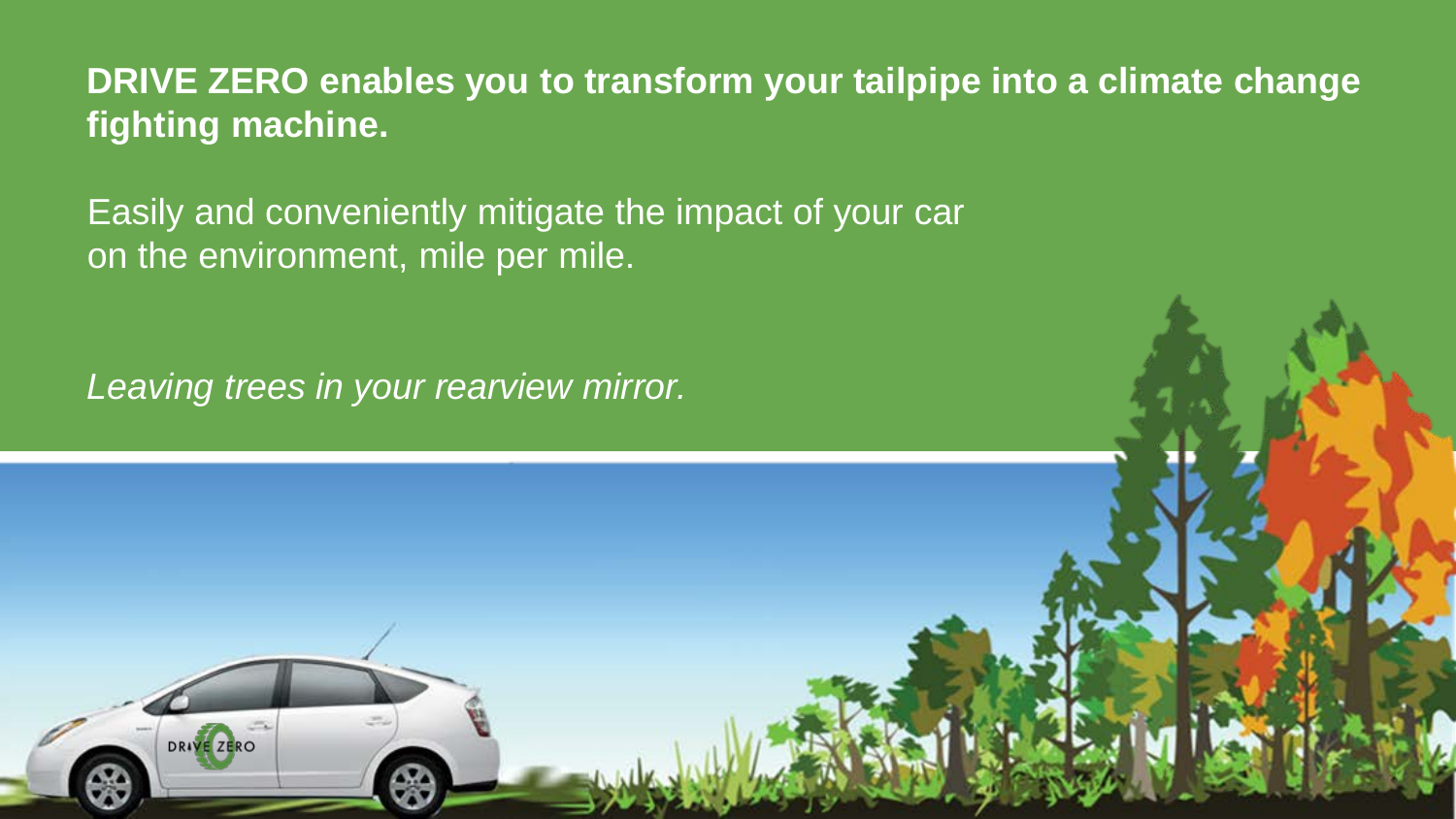

Use the App or plug and play device to securely count the miles you drive

For as little as 2¢ per/mile you are able to offset your car's emissions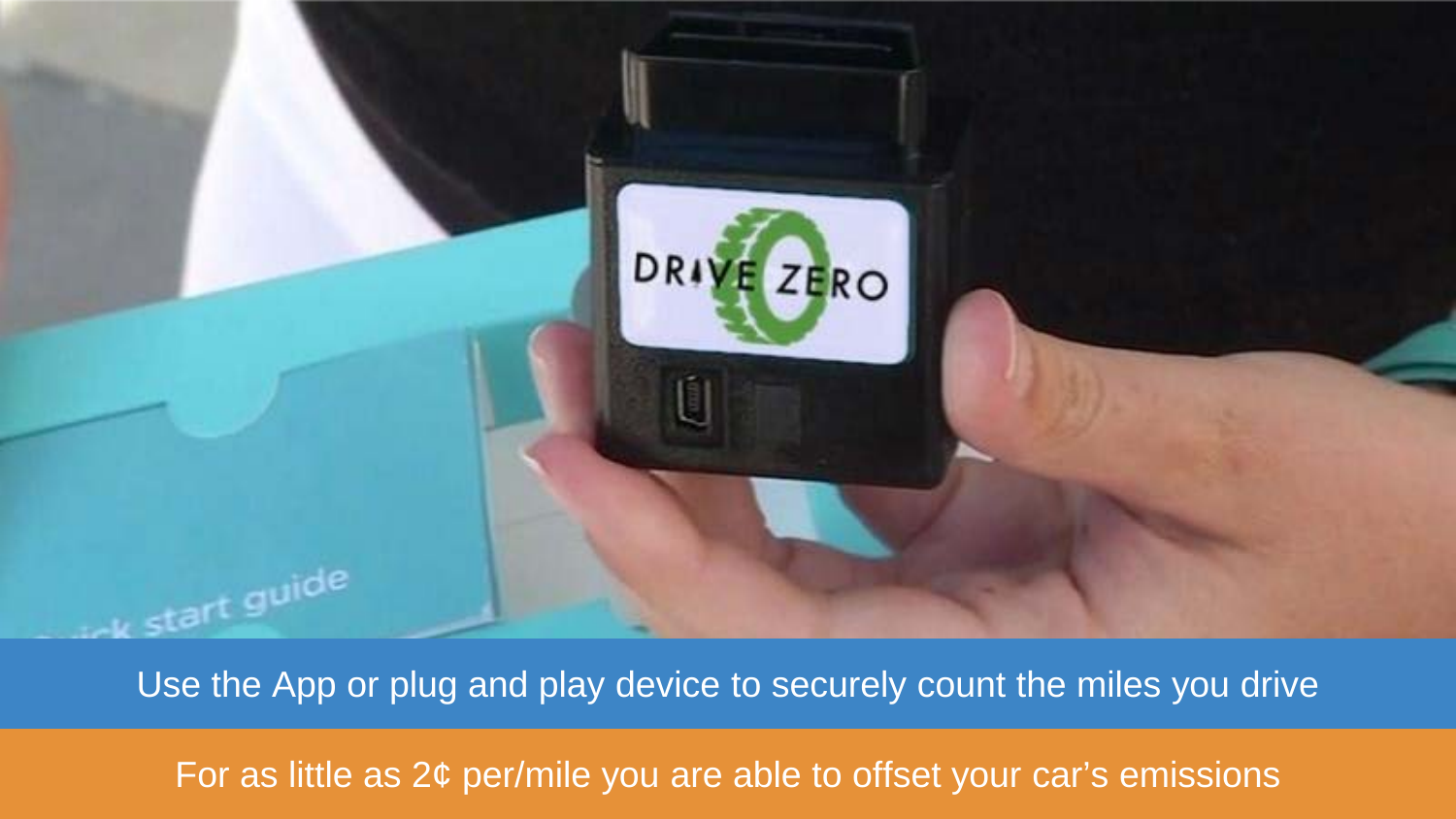# **How it Works**

- 1. Download the app
- 2. Automatically count the miles you drive
- 3. We invest in certified projects and bill your credit card
- 4. You track your carbon offsets in the app
- 5. Tweet your glory!

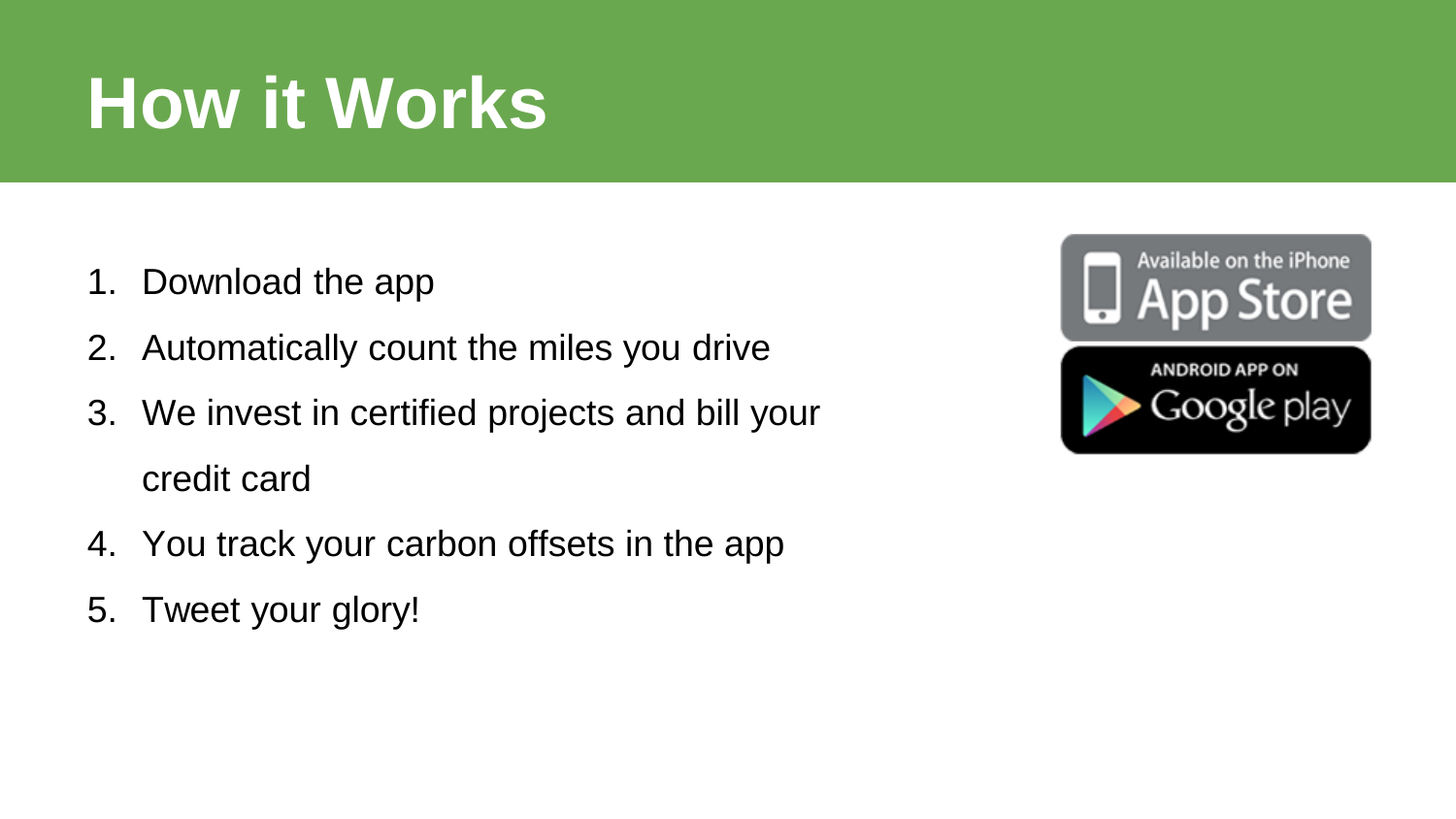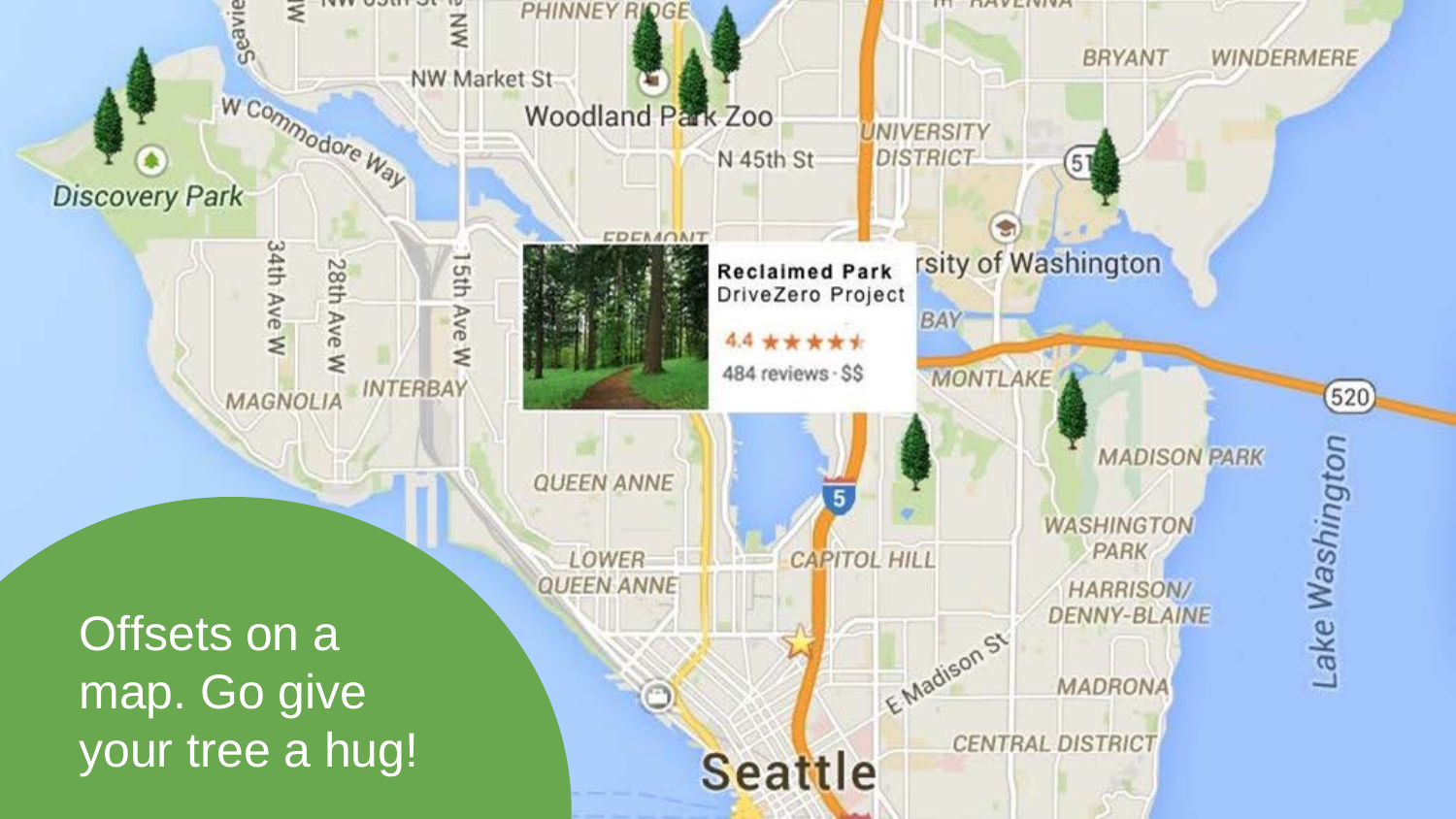## **Customers**

#### Who buys Carbon Credits?



have bought a more fuel-efficient car 43%

drive a hybrid (compared to 2.4% of new cars sold in the US in 2007)<sup>2</sup> 16%



50/50 male/female **Over half** are between 25 and 40 years old 75% have annual household incomes over \$50,000 87% hold a 4-year college degree 44% hold an advanced degree (Master's or higher)





have been concerned about climate change at least 3 years 89% 55% say climate change is their most important environmental issue

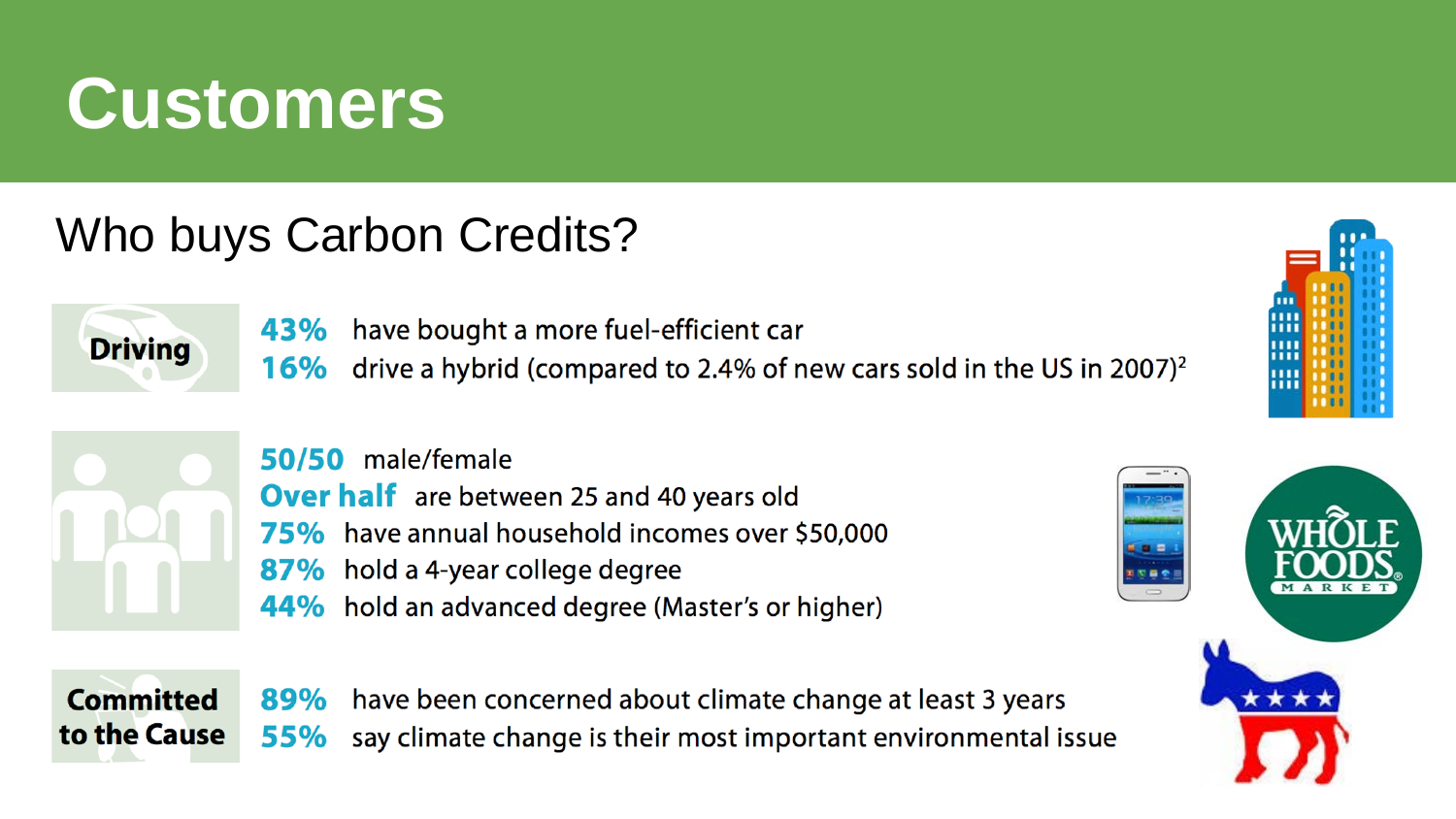# **CARBON CREDIT BROKERS**

- Partner with Puget Sound businesses, organizations, & residents wanting to make a difference
- Measure project CO2/e Reductions
- Connect projects to funding (voluntary & compliance)
- Make it easy! Use technology and per-mile charge.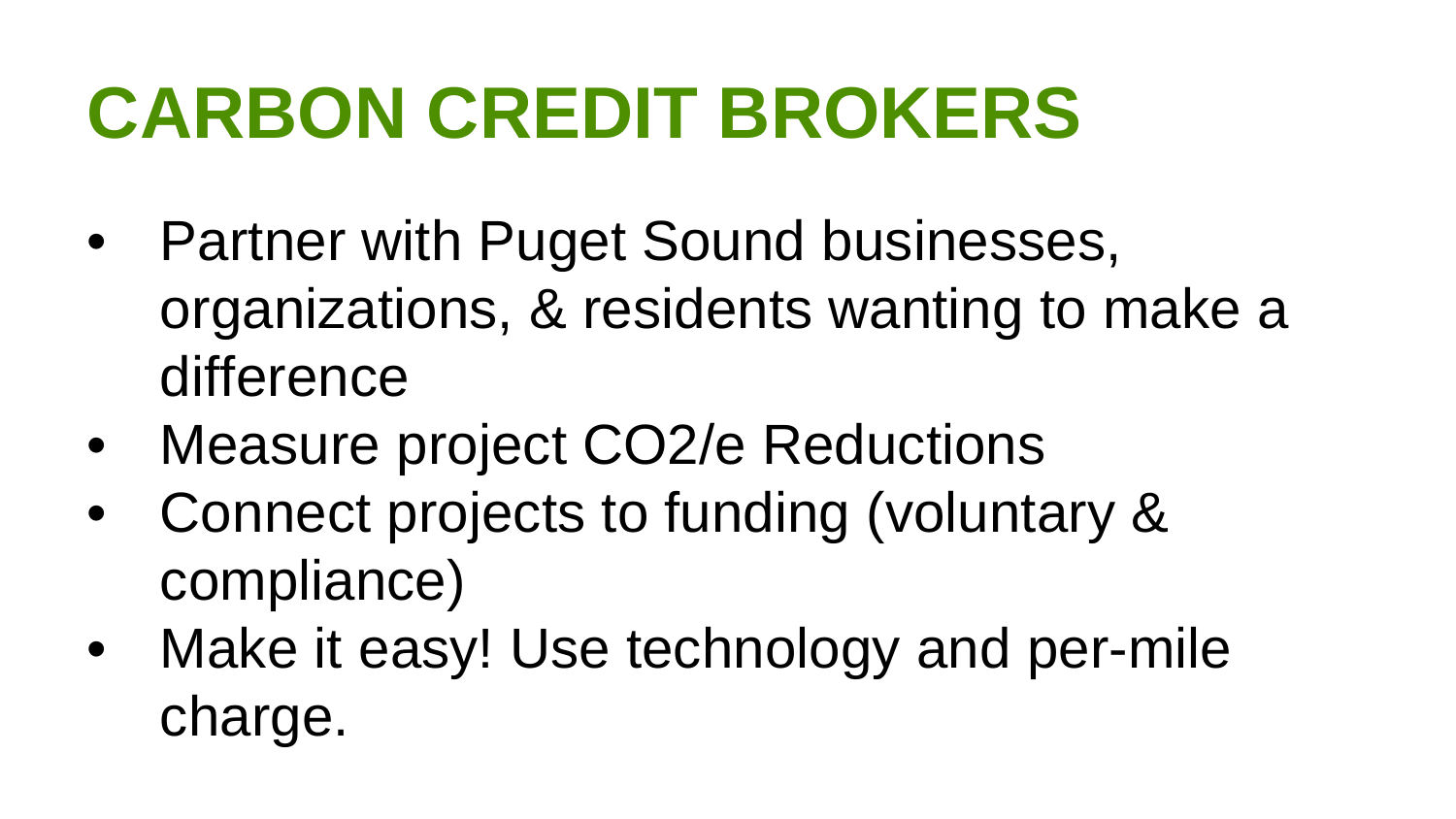# **CARBON REDUCTION ECONOMICS**

- Some projects return financial value
- Some projects have compelling co-benefits
- Some projects have emotional value
- [Understanding Marginal Cost Abatement](http://planwashington.org/blog/archive/understanding-carbon-reduction-marginal-abatement-cost-curves/)  **Curves**
- Social Cost of Carbon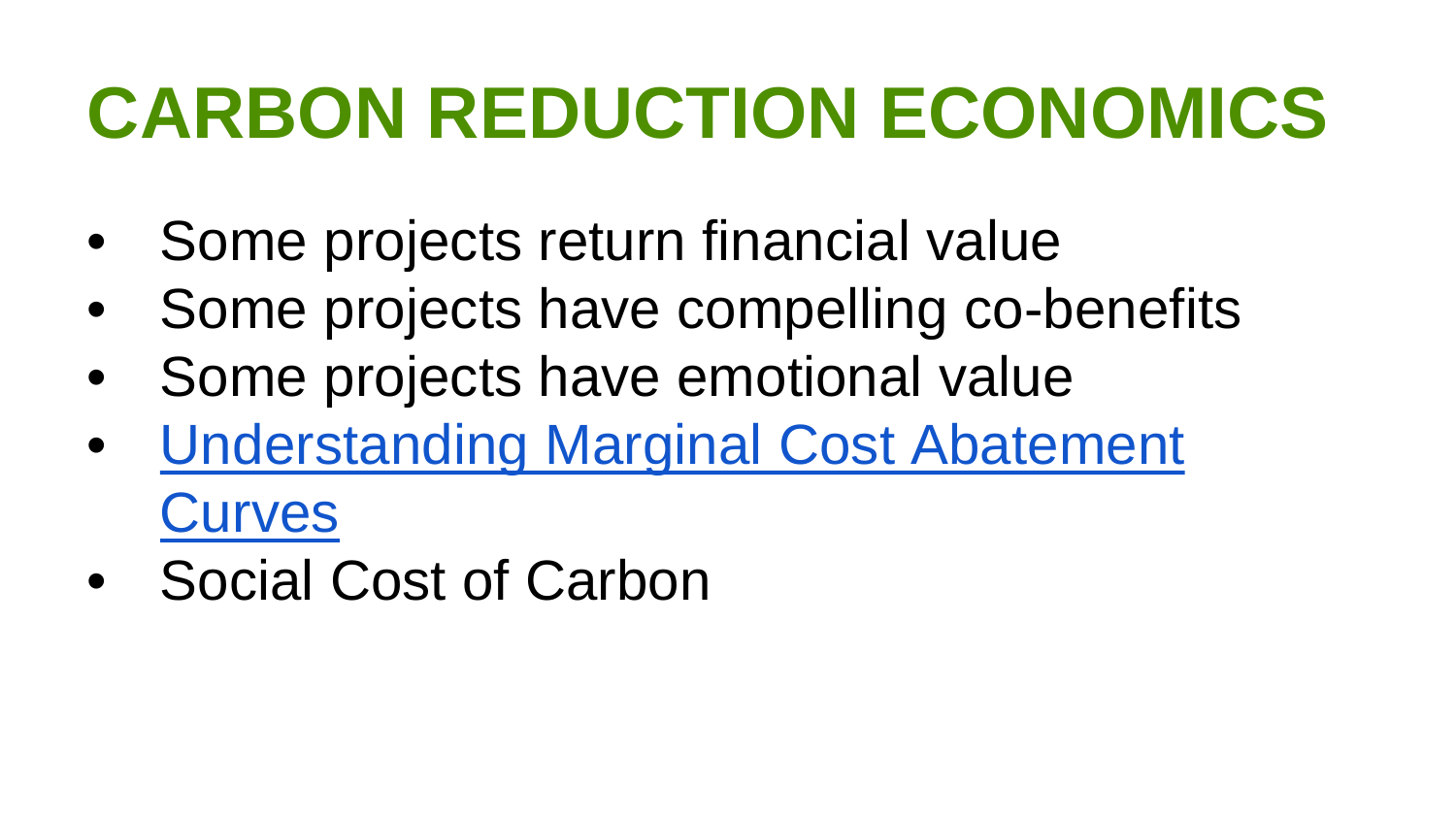# **METHODOLOGIES**

- Sequestration is tricky!
- Full lifecycle accounting (permanence?)
- Governor Inslee Clean Air Rule does **not** recognize Sequestration
- But co-benefits and emotional value is HUGE
- Encourage development of urban forestry standard